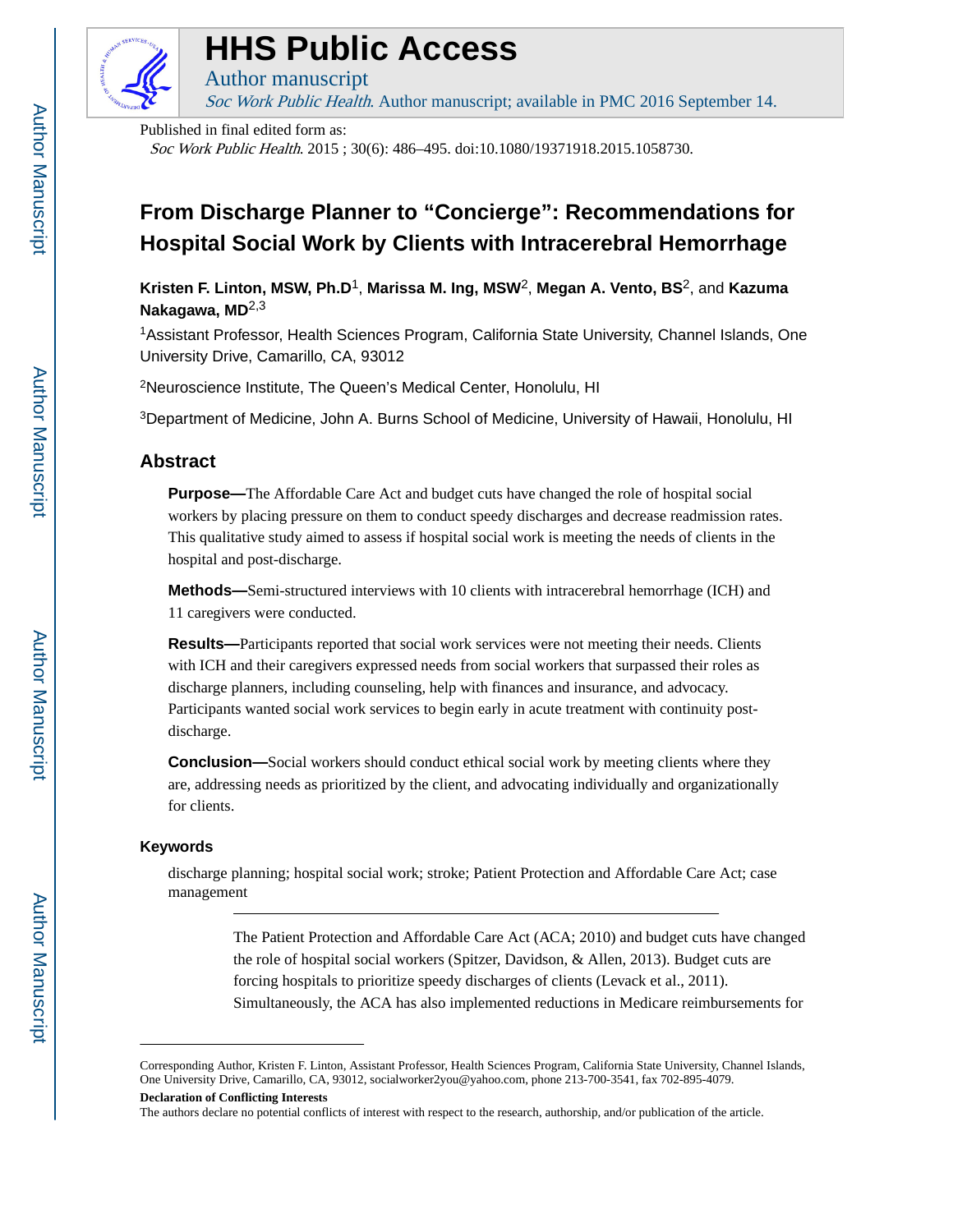hospitals with "excess readmissions." A readmission is defined as an admission to a hospital that occurs within 30 days of a discharge from the same or another hospital by clients with vascular conditions, which will include Intracerebral Hemorrhage (ICH) in 2015. Excess readmissions are measured using a ratio of a hospital's readmission performance (ACA, 2010; Fontanarosa & McNutt, 2013). Clients with ICH have had readmission rates ranging from 11–17% (Liotta et al., 2013; Morgerstern, et al., 2010). Acceptable readmission rates for clients with other vascular conditions range from 4 – 12% (Centers for Medicaid and Medicare Services, 2014).

The complexity of ICH not only requires medical interventions, but chronic disease management and a system of coordinated care to decrease readmission rates (Rehman & Siddiqui, 2013). To improve readmission rates, hospitals have placed pressure on social workers to conduct quick assessments, collaborate with community providers, and expedite the discharge process (Reisch, 2012). Since the enactment of ACA, hospital social workers are primarily responsible to conduct discharge planning or planning for the many needs of clients to prepare them for hospital discharge (Peterson, 2012). Hospital social workers are capable to and have held many roles historically including addressing crises, connecting clients with community resources, and addressing psychological distress (Craig & Musket, 2013; Reckrey et al., 2014). The purpose of this qualitative study of an ethnically diverse group of clients with ICH and their caregivers was to assess if hospital social work is meeting their overall needs while inpatient and after discharge.

## **Hospital Social Work Roles**

Historically, hospital social workers were asked to wear many hats. Self-proclaimed as bouncers, janitors, glue, firefighters, jugglers, and challengers in focus groups of 65 urban hospital social workers, they reported that they are asked to deal with behavioral problems, clean up messes, organize family meetings, link clients and families with resources, deal with crises, and advocate for clients (Craig & Muskat, 2013). Reviews of medical charts also found that 10% of social work referrals were for caregiving coping issues and 14% of referrals were for other issues, which included, but was not limited to: arranging cleaning of cluttered apartments, coordinating home-based recreational services, assisting moving apartments, and caregiving for pets (Reckrey, et al., 2014). Therefore, about one-fourth of social work referrals were for responsibilities that are not typical to discharge planning, but reflect duties that social workers described as janitorial, glue, and firefighting (Craig & Muskat). Social workers typically receive training in counseling and crisis management, which prepares them for these roles (Gibbons & Plath, 2006).

While social workers may voluntarily take on many roles, recent research shows that social workers are mostly wearing the discharge planner hat. A review of medical charts in a hospital found that 69% of referrals to social work were for clients' benefits, home care, and community resources, which are typical discharge planning responsibilities (Reckrey, et al., 2014). Another study found that almost half of 377 hospital social workers spent the majority of their time doing discharge planning (Judd & Sheffield, 2010). This reflects that, while social workers have expertise beyond discharge planning, they may have succumbed to the pressure to solely plan for clients' discharge due to ACA. Research has also found that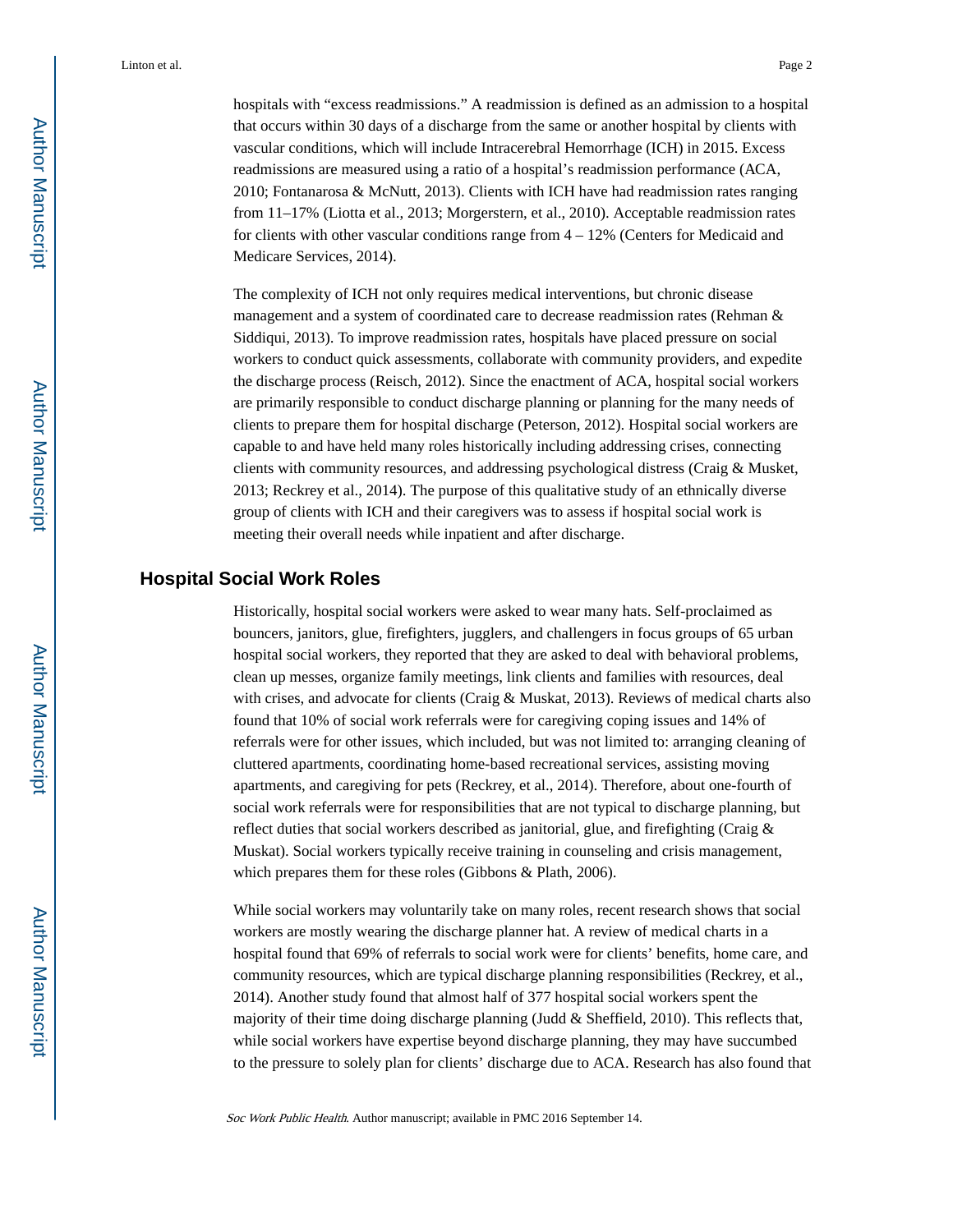social workers are effective in their role as discharge planners. Galati, Wong, and Wu (2011) found that discharge rates at one hospital were statistically significantly lower by 48.9% on days when social workers were on vacation versus regular days. No studies were found that demonstrate hospital social workers' impact on readmission.

## **Hospital Social Work Challenges**

Many challenges face hospital social workers to be successful in meeting the demands of the ACA and the unique needs of diverse clients. One challenge is time. A study found that almost half of hospital social workers had caseloads larger than 60 per month (Judd & Sheffied, 2010). Because of pressure to conduct speedy discharges, social workers often felt as though they did not have enough time to conduct adequate assessments (Chapin et al., 2014). Focus groups with 25 hospital social workers found that it was a "common and appropriate form of practice" to only have a single session with a client prior to their discharge. The single sessions were demanding and intense, since the process of engaging clients, building rapport, assessing, providing information, validating, challenging beliefs and behaviors, and counseling happened in a short period of time (Gibbons & Plath, 2006). To address the time issue, social workers were honest, respectful, honored selfdetermination, attempted to set up assistive technology for clients, and gave them their cards for future contact (Chapin et al.; Gibbons & Plath). However, most social workers reported that they never heard from clients after discharge (Gibbons & Plath). This could be a positive sign that the clients received adequate services, and did not need to follow up; however, health disparities indicate that clients from racial or ethnic minorities may need additional support post-discharge (Tsivgoulis et al., 2014). A second challenge was a lack of communication between physicians and social workers. Social workers reported attempting to improve this by taking rounds with physicians and using multiple modes of communication, such as medical charts and email (Chapin et al.).

Lastly, social workers complained that hospitals' use of assessments based on the medical model was limited. Person-centered assessments were recommended by social workers to improve holistic knowledge about clients' goals (Chapin et al.). While person and familycentered approaches to discharge planning have improved satisfaction of clients and caregivers, research has found that goals prioritized by health professionals were often those related to physical functioning, had short achievement timeframes, and conservative estimates of progress (Levack et al., 2011; Shyu et al., 2008). Levack and colleagues suggested that person-centered goals often were consistent with professional and ethical obligations to adequately prepare clients for discharge, yet conflicted with the hospitals' financial obligations to discharge clients as soon as possible. Person-centered assessments may also be consistent with Rehman and Siddiqui's (2013) recommendations to not only provide medical care, but a system of coordinated care and for chronic diseases, including ICH (Rehman & Siddiqui, 2013).

Although hospital social workers have proven to be effective at speedy discharge planning, research shows that they also receive referrals for many other tasks that could ultimately benefit client and caregivers' outcomes, such as counseling (Craig & Muskat, 2013; Galati et al., 2011). Furthermore, cultural aspects of interventions may also improve health disparities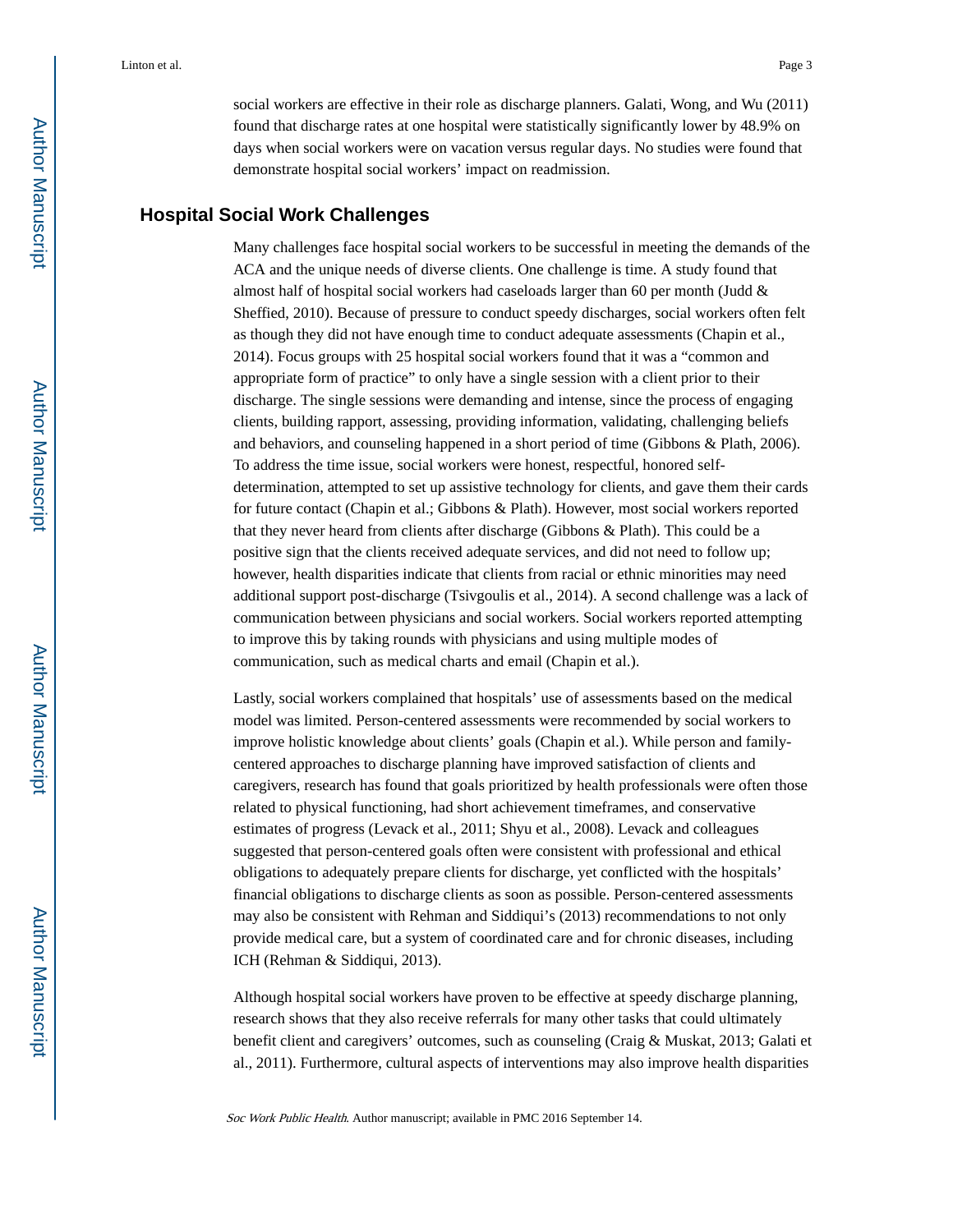Linton et al. Page 4

(Bean, Davis, & Valdez, 2013). Given the challenges facing hospital social work in the current medical climate, this study assessed whether social workers are meeting the needs of ethnically diverse clients with ICH. To address these concerns, semi-structured interviews with 10 clients who have experienced intracerebral hemorrhage (ICH) and 11 of their caregivers were conducted to assess their inpatient and post-discharge needs pertaining to hospital social work. The interviews also aimed to receive recommendations for improvements to hospital social work.

Clients with ICH were chosen as participants, because they have a vascular condition which may be impacted by the ACA's readmission policy and increases their potential need of supportive services due to a high likelihood that they experience substantial disability upon hospital discharge. For example, one study found that clients with ICH were dependent on another person's support to complete almost half of daily motor and cognitive tasks prior to receiving rehabilitation (Katrak, Black, & Peeva, 2009). In addition, ethnic disparities exist among people who experience strokes (Horner et al., 2009; Perrin, Heesacker, Uthe, & Rittman, 2010; Tsivgoulis et al., 2014). Native Hawaiians and Pacific Islanders (NHPI) that experienced strokes were statistically significantly younger and had more risk factors than white clients (Nakagawa et al., 2012).

## **Methods**

Participants ( $N = 21$ ) were recruited from an ongoing cohort study of ICH clients at The Queen's Medical Center (QMC) in Honolulu, HI. University of Hawaii at Manoa and QMC institutional review boards provided approval for this study. For the longitudinal ICH cohort study, participants must have been hospitalized for ICH, discharged for at least three months, over 18 years old, a resident in Hawaii for more than three months, with a telephone, and available for an in-person interview. Clients could not participate in the cohort study if their ICH was directly related to trauma or subarachnoid hemorrhage from ruptured cerebral aneurysm due to the original purpose of the cohort study. Since eight to twelve interviews are recommended for phenomenological research to meet saturation, 30 potential participants were approached by telephone to participate in the study, and 21 agreed to participate (Padgett, 2008). Purposive sampling was used to obtain a sample that was representative of the Hawaii population, which primarily includes NHPI, Asians from various ethnicities, and whites (Table 1). Both clients and caregivers were recruited to participate in the study, because clients were sometimes unable to remember their inpatient experience due to their recovery and caregivers were able to provide their perspective of social work services while the client was in the hospital. In addition, caregivers were primarily responsible for coordinating the client's services.

Interviews were conducted by the second and third authors utilizing an interview script and probes to gain more information about the participants' responses. The first author was also involved in two interviews for training purposes. The interview script covered topics related to ICH, such as overall experiences, emotions, and, receipt of information in the hospital and post discharge. The needs described by participants were directly related to hospital social work. Participants either described hospital social work roles or specifically referred to "social work" or "social workers". The interviews were audio-recorded. Twelve interviews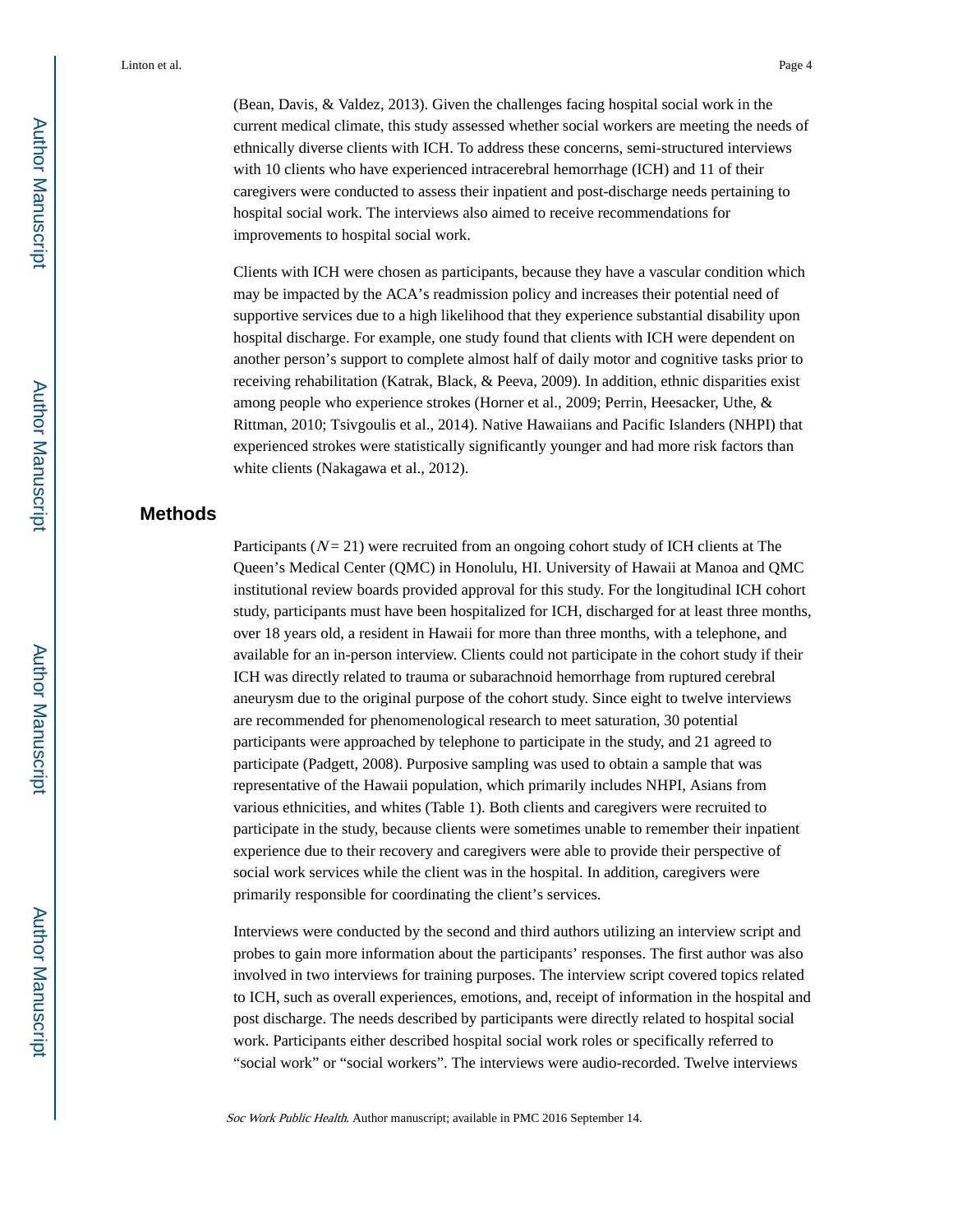Linton et al. Page 5

were conducted with all interviews including one client and one caregiver with the exception of one with two caregivers and another with one client. Interviews ranged from 36 to 86 minutes.

Interviews were transcribed and pseudonyms were provided to participants for confidentiality. Inductive content analysis was used. All data were read by the first three authors to identify initial codes. The authors met several times to discuss their agreement of the codes and develop prominent themes. Subsequently, a codebook was developed by the authors. Triangulation was used to prevent bias in the identification of themes since the authors have both neurological, medical, and social work backgrounds. The first two authors coded each transcription with the final codebook. Every segment of text could be doublecoded. Adequate interrater reliability  $(k = .72)$  was reached on a total of 154 codes (Orwin, 1994).

## **Results**

Participants primarily expressed the need of information about community resources and eligibility of those resources. They were also seeking emotional support from social workers. Clients and caregivers recommended more than discharge planning support from hospital social workers. In addition, they wanted services to start early in the hospitalization and include follow-ups post-discharge. Though not all clients spoke of self-advocacy, some reported advocating for themselves or had professional experience with healthcare, thus they did not need as much support.

#### **Resources.** *"We don't know what to ask for"*

A theme emerged from the interviews demonstrating a gap of knowledge in practical areas of stroke care. Interviews revealed that clients attended numerous outpatient appointments and post-stroke surgery long after discharge from the initial hospitalization, and that frequently it was the caregiver who assumed responsibility of coordinating care. Comments from the interviews indicated that caregivers sought practical information on where to receive quality post-stroke care, social services, and financial supportive services. They also wanted to know about eligibility for existing services. Abian, a 51-year old Filipino, male caregiver demonstrated this need, "They can refer us to any place that we need to go to and stuff like that – but to be suggestive of what we need. Well we don't know what to ask for." The caregiver's comment reflects a frustration commonly expressed by participants whom desired more guidance and information on the overall pathway and stages of stroke recovery. Jing, a 68-year old Chinese, female caregiver reflected on the uncertainties and hardships she encountered while caring for her grandmother:

I think it would have helped if someone told me what to expect…I don't know if everyone has to live and learn from experience—probably but it's just even the doctor—they don't really tell you what to expect, and you're wondering, 'Ok is this the result of—is she acting like this as a result of the stroke or is it because of dementia? Or is it because it's just her?

Abian illustrates the complexity of post stroke care and the effortlessness by which many become confused by the system: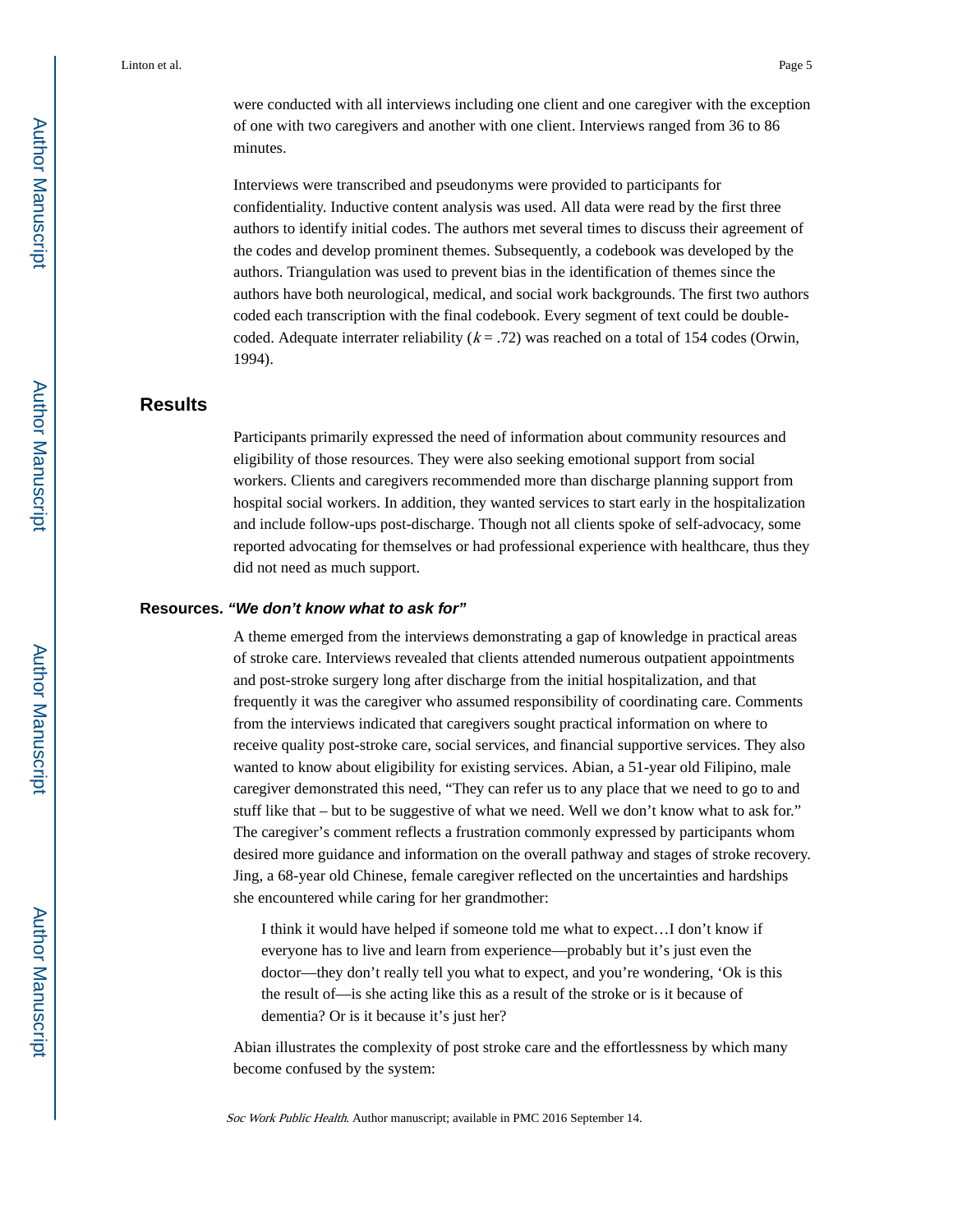…We didn't readjust her plans to outpatient until I went back to see [Doctor #4] because I didn't even know who my physiatrist was until I went back to see him, and he said, "I'm your physiatrist." Because—I mean, what is that? The insurance guys asked, "Who's your physiatrist? Because they're the ones who got to make the plan." I asked my PCP provider and she goes, "I don't know—I'm not your physiatrist." And when I finally went back to [Doctor #3]. Then, because I didn't know what a physiatrist was. Come to find out that's the Physical Therapy Doctor."

#### **Emotions.** *"Full of emotion and tied up"*

When reflecting on past hardships, caregivers such as Jing mentioned, "wish someone would have told me," the possible difficulties to look out for throughout recovery. This statement demonstrates one of many frustrations that participants mentioned throughout the interviews. Client and caregivers wanted more wisdom and emotional support during times of heightened emotion when they found it most challenging to make life-changing decisions. According to Brian, a 64-year old white, male caregiver:

…There was no convincing argument to me to say, "You really need to do this and stuff," when you're left with a choice, because you're full of emotion and tied up with so much other stuff that what might be considered to be an important and necessary decision, gets pushed off if no one seems to impress that on you.

When Leilani, a 55-year old Native Hawaiian, female client was asked about support systems, she responded:

…Maybe more of the emotional. To have had maybe I guess a follow-up on that. Because I didn't know why I had the stroke, because I was not that demographic. There were so many different doctors we had to see. And for me—it was the ups and downs of "Well you could possibly have this, so you need to see this doctor. And could possibly have this, but you're going to have to see this doctor. You're going have to wait 3 weeks for the information to come back after taking the test or whatever.

As Leilani demonstrates, clients desired more than information on where to obtain services, but also psychological counseling during recovery.

#### **Recommendations.** *"Maybe concierge…because I still see that lacking out there"*

Narratives from interviews conveyed the belief that having access to a resource that could encompass or consolidate their needs and answer any questions during the continuum of their stroke care would be valuable. While the hospital social worker was mentioned as a resource, the participants expressed that hospital social workers did not meet all their needs. Comments included the description of a person or service that could help support them through unexpected systemic challenges. Adrian, a 54-year old Asian Indian, female caregiver wanted help with things such as paper work: "It would be helpful to have just one person I could go to for things like 'I need help with these insurance things, I need help to get signed for my employer." Seung, a 58-year old Chinese, female client said:

Maybe concierge isn't the right word, but some kind of service—because I still see that lacking out there. Of all the help I got…whether it was social workers, or if it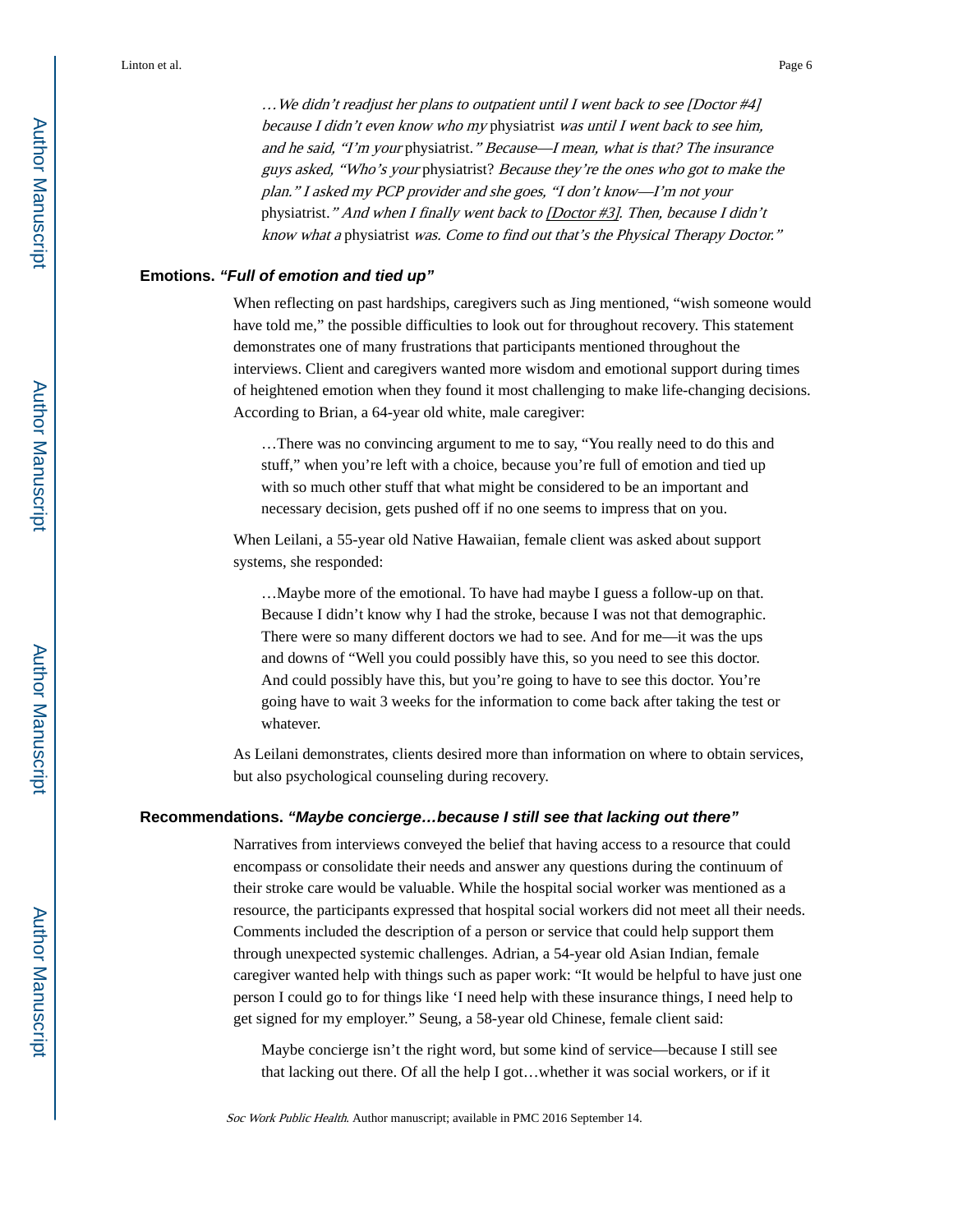was through friends, you know through different things, none of it seemed to consolidate it.

#### Abian corroborated:

…if you had the social worker, maybe from on an outside source – one that would force the contact rather than be the one waiting to be contacted…come about every 2 months to make sure we're using all the available resources we have access to… granted I don't have the best medical insurance but at least the last social worker we had…she pointed us to a point where we could at least get professional homecare provided for us. Of course my insurance didn't like it, so it was an avenue that my PCP provider and the [hospital], [doctor], they had to write like an outpatient plan for her—total plan before they would approve paying for the caregiver.

#### **Timing.** *"Even in the ambulance"*

Clients were specific regarding their recommendations for times in which they needed the most help. The majority of participants reported that a hospital social worker should introduce themselves as early as possible even when in the "ICU" or "even in the ambulance", because some clients arrived at the hospital alone. Even if the hospital social worker introduces themselves to the clients early, participants hoped for a continuation of services post-discharge. Maile, a 62-year old female, Native Hawaiian caregiver explained, "You've got to implant it early to say, 'we're here', and then later on you bring it on again, 'We're still here' because if not, they're going to totally forget it. Check up on them later…a couple of weeks later." However, other clients expressed that they "pretty much just slept" in the hospital, and would appreciate a social work intervention that would include connections to resources, psychological support, and advocacy to begin after discharge from the hospital or, if they were to go to inpatient rehabilitation, then post discharge from rehabilitation. Seung expressed "because after that it's like, 'OK, we're going to go home, what's the next step?"

#### **Advocacy.** *"You really need to be on top all of this."*

Participants who did not have as many requests for improved social work services were good self-advocates or had caregivers who advocated for them. Upon being overcharged for hospital services, Leilani's caregiver took the steps to collect a reimbursement from their insurance company. Leilani said,

…had he not been as diligent in going through it—and I'm sure some people just give up and pay for it if they have the finances. But because he went in, he knew no it was supposed to be this way and that way, and he called them and dealt with them, that we didn't have to pay as much…

In addition, the fundamental knowledge of the value of advocating and being present in the client's healthcare plan was advantageous. According to Brian:

You really need to be on top all of this. Watch, and ask a lot of questions and things like that." So that's why I kept a journal of everything. I was in the room a lot and asking lots of questions. If [the client's doctor] could remember, I was probably the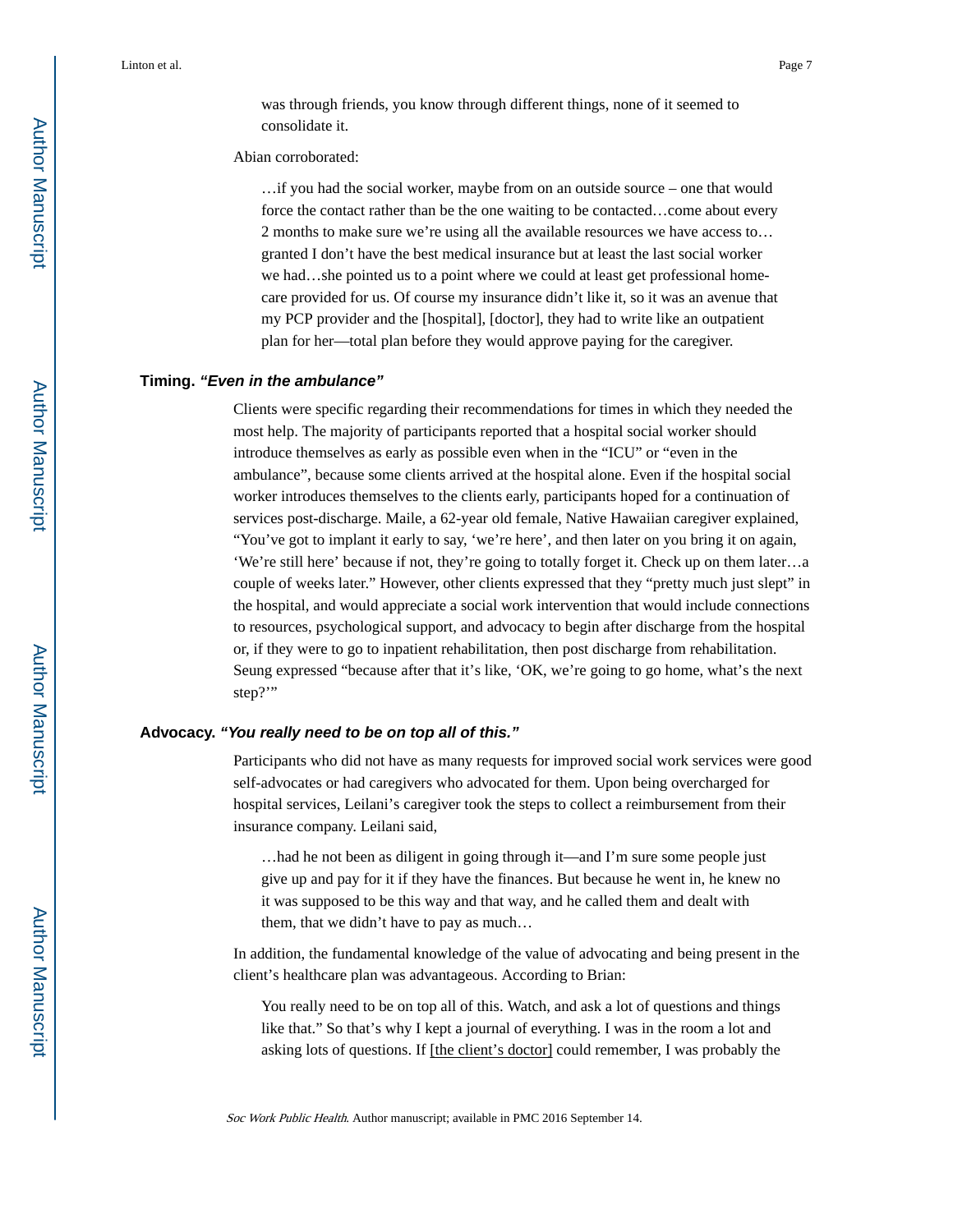number one pest around him and every time they entered the room I was just a sponge for information.

#### **Professional Training.** *"I'm a trainer"*

Caregivers who did not mention difficulties held a profession in healthcare or social services, and/or maintained a close relationship with a person who had professional experience with stroke and/or disability. Adrian, whom held a career in social services explained, "I'm really fortunate, because I'm actually a trainer for people with disabilities, or else I wouldn't even know like how to integrate some of these things…I'll push as much as he'll [the client] do and he just needs to do it." Chen, a 71-year old Taiwanese, female caregiver of a Physiatrist and mother of two physicians admitted, "We are kind of lucky. This field, lots of people—my son, my daughter, him [the client], and a good friend, a family friend, all are close friends".

## **Discussion and Applications to Social Work**

The results of the study have implications for the ACA's readmission rate reimbursement policy. Clients with ICH and their caregivers expressed needs from hospital social workers that surpassed their roles as discharge planners, including counseling, help with finances and insurance, and advocacy. Participants wanted these interventions to begin early in acute medical treatment with continuity of services post-discharge suggesting that additional postdischarge support may be needed to prevent readmission. Participants reported that the current social work services are not meeting their needs. One client named a desired intervention as a "concierge" service, which reflects a need for hospital social workers to encompass their many potential roles as bouncers, janitors, glue, firefighters, jugglers, and challengers (Craig & Muskat, 2013).

Even though it was not the only aspect of hospital social work needed, this study demonstrated that discharge planning is a vital service for clients and their caregivers, which supports the ACA's efforts to prioritize this aspect of care (2010). Participants wanted information about resources and eligibility for those resources, responsibilities of medical professionals, and ICH symptoms. Discharge planning services were not solely meeting the needs of most clients and caregivers in this study (Judd & Sheffield, 2010; Reckrey et al., 2014). Therefore, in order to decrease readmissions among clients with ICH, social workers may need time to provide additional support outside of discharge planning, especially related to clients' emotions and advocacy. Challenges facing hospital social workers may contribute to the lack of satisfaction of their services. For example, high caseloads, pressure for speedy discharges, and the use of medical model assessments may limit the ability for hospital social workers to provide adequate referrals and the detailed information desired by clients and caregivers (Chapin et al., 2014; Judd & Sheffield). While hospital social workers may not be able to control high caseloads, demand for speedy discharge, or prioritization of other medical professionals, they may be able to implement person and family-centered assessments in social work (Levack et al., 2011; Shyu et al., 2008). In addition, since participants who possessed self-advocacy skills were more likely to independently have their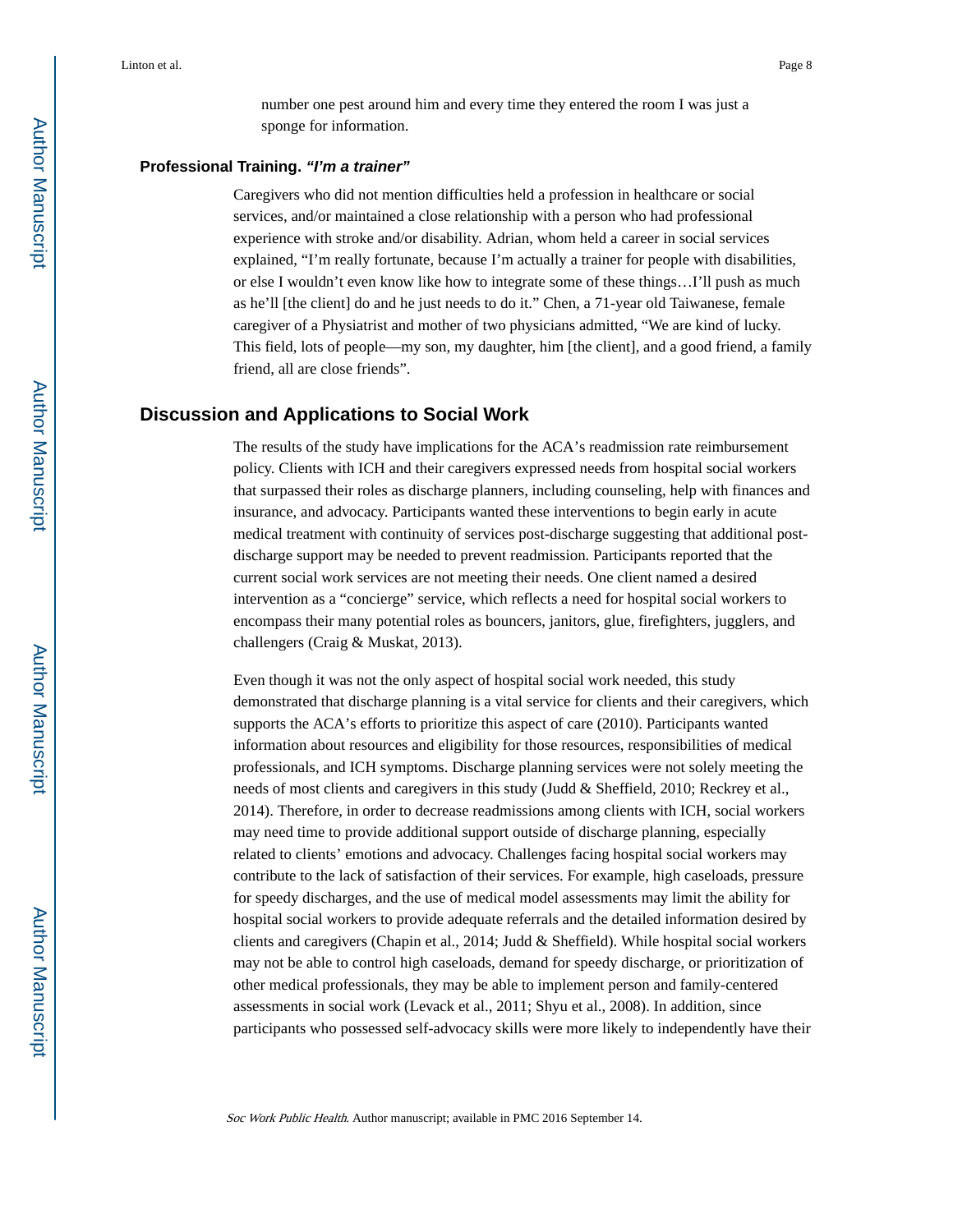Linton et al. Page 9

needs met in this study, social workers may focus on teaching clients and caregivers selfadvocacy skills to increase their independence.

Participants' request for emotional support was coupled with discharge planning. While addressing depression was discussed as a challenge for clients and caregivers, there were also descriptions of a juxtaposition of emotional distress and making decisions related to treatment and discharge planning. Depression has been reported as a common psychological challenge among people who experienced strokes and their caregivers (McCarthy et al., 2011). However, little attention is paid to psychological distress experienced by clients and caregivers specific to discharge planning and making medical decisions. Reckrey and colleagues (2014) found that hospital social workers spent about one-fourth of their time on caregiver coping and other issues that seemed related to easing anxiety during discharge planning, such as assistance in moving. However, other research also found that it is typical for social workers to only have a single session with a client (Gibbons & Plath, 2006). This study demonstrates a need to maintain time for counseling during discharge planning interventions to address psychological distress or obtain resources to minimize distress. In addition, participants requested a continuity of services including follow-ups post-discharge. While social workers in a previous study explained that they never heard from clients after discharge, clients and caregivers in this study asked that social workers initiate the conversation and not wait to be contacted by clients (Gibbons & Plath). Participants used examples of receiving a follow-up phone call from the social worker, thus a hospital social worker could conduct this type of follow-up even while remaining in the hospital. This may be needed to improve readmission rates. Social workers may not currently be meeting this need among clients by initiating contact with their clients post-discharge due to the many challenges they face, such as large caseloads, yet they need to advocate for their clients by explaining their needs to hospital administration.

While the roles of hospital social workers may be shifting towards solely discharge planning, clients with ICH and caregivers may still be in need of counseling, advocacy, and other support according to this study. Social workers have demonstrated that they increase the rate at which clients are discharged, thus their role is essential to the ACA, in addition to holding many other roles (Galati et al., 2011). Hospital social workers should conduct ethical social work by meeting clients where they are and addressing needs as prioritized by the client, which may require that they redefine their roles to reflect a broader definition of hospital social work similar to a "concierge" (Chapin et al., 2014; Gibbons & Plath, 2006). In addition, social workers should advocate not only for their individual clients, but in their organizations to ensure that systems as meeting the needs of clients (Levack et al., 2011; Shyu et al., 2008).

The limitations for this study include limited generalizability. The sample size used was small; qualitative inquiry often sacrifices breadth or depth. Future research should aim to generalize these findings using larger sample sizes. In addition, this study only used one location with a population that is ethnically diverse, yet not generalizable to the U.S. population as a whole. Purposive sampling was utilized to gain a sample representative of the ethnic diversity of the Hawaii population, yet the sample may not be generalizable to the State of Hawaii, since participants volunteered and were conveniently chosen. In addition,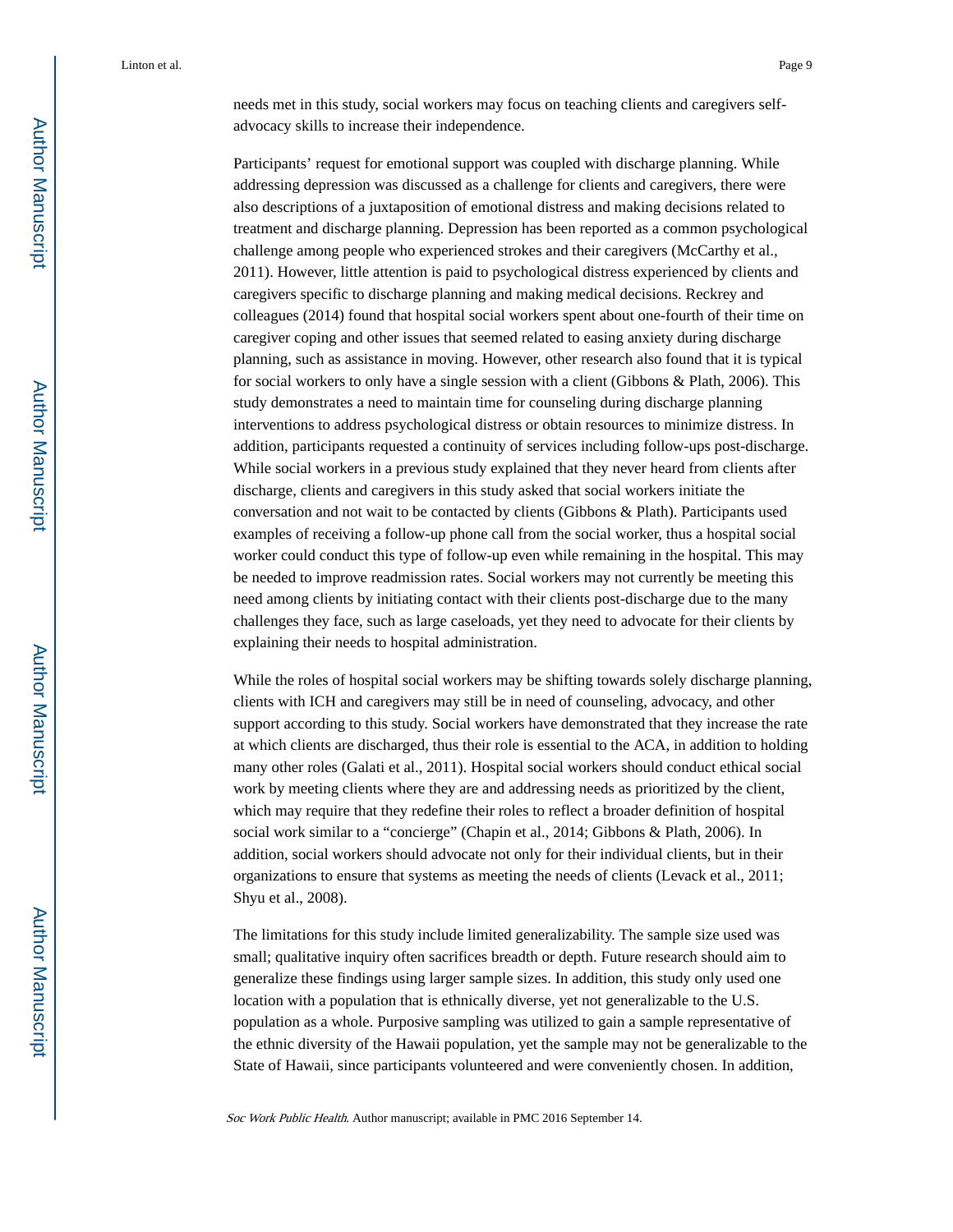rural disparities exist in access to care. This study only included participants from an urban location in Hawaii since interviews were conducted in person.

## **Acknowledgments**

#### **Funding**

We gratefully acknowledge The Queen's Medical Center's Native Hawaiian Health Program for supporting this study and the National Institute on Minority Health and Health Disparities of the National Institutes of Health under Award Number P20MD000173 for supporting this study. The content is solely the responsibility of the authors and does not necessarily represent the official views of the National Institute of Health.

## **References**

- Bean KF, Davis OI, Valdez H. Bridging the digital divide: a bilingual interactive health kiosk for communities affected by health disparities. Journal of Community Informatics. 2013; 9(2)
- Centers for Medicaid and Medicare Services. Readmissions reduction program. 2014. Received on 14 July 2014 from: [http://www.cms.gov/Medicare/Medicare-Fee-for-Service-Payment/](http://www.cms.gov/Medicare/Medicare-Fee-for-Service-Payment/AcuteInpatientPPS/Readmissions-Reduction-Program.html) [AcuteInpatientPPS/Readmissions-Reduction-Program.html](http://www.cms.gov/Medicare/Medicare-Fee-for-Service-Payment/AcuteInpatientPPS/Readmissions-Reduction-Program.html)
- Chapin RK, Chandran D, Sergeant JF, Koenig TL. Hospital to community transitions for adults: Discharge planners and community service providers' perspectives. Social Work in Health Care. 2014; 53(4):311–329. [PubMed: 24717181]
- Craig SL, Muskat B. Bouncers, brokers, and glue: The self-described roles of social workers in urban hospitals. Health & Social Work. 2013; 38(1):7–16. [PubMed: 23539892]
- Fontanarosa PB, McNutt RA. Revisiting hospital readmissions. JAMA. 2013; 309(4):398–400. [PubMed: 23340644]
- Galati M, Wong HJ, Morra D, Wu RC. An evidence-based case for the value of social workers in efficient hospital discharge. The Health Care Manager. 2011; 30(3):242–246. [PubMed: 21808176]
- Gibbons J, Plath D. "Everybody puts a lot into it!" Single session contacts in hospital social work. Social Work in Health Care. 2006; 42(1):17–34. [PubMed: 16236647]
- Horner RDDG, Lanier AP, Provost EM, Hamel RD, Trimble BA. Stroke mortality among Native people. American Journal of Public Health. 2009; 99(11):1996–2000. [PubMed: 19762671]
- Judd RG, Sheffield S. Hospital social work: Contemporary roles and professional activities. Social Work in Health Care. 2010; 49(9):856–871. [PubMed: 20938879]
- Katrak PH, Black D, Peeva V. Do stroke patients with intracerebral hemorrhage have a better functional outcome than patients with cerebral infarction? PM&R. 2009; 1(5):427–433. [PubMed: 19627929]
- Liotta EM, Singh M, Kosteva AR, Beaumont JL, Guth JC, Bauer RM, Prabhakaran S, Rosenberg NF, Maas MB, Naidech AM. Predictors of 30-day readmission after intracerebral hemorrhage: A single-center approach for identifying potentially modifiable associations with readmission. Critical Care Medicine. 2013; 41:2762–2769. [PubMed: 23963121]
- Levack WM, Dean SG, Siegert RJ, McPherson KM. Navigating patient-centered goal setting in inpatient stroke rehabilitation: how clinicians control the process to meet perceived professional responsibilities. Patient Education and Counseling. 2011; 85(2):206–213. [PubMed: 21306859]
- Morgerstern LB, Hemphill JC, Anderson C, Becker K, Broderick JP, Connolly S, Greenberg SM, Huang JN, Macdonald RL, Messe SR, Mitchell PM, Selim M, Tamargo RJ. Guidelines for the management of spontaneous intracerebral hemorrhage: A guideline for healthcare professionals from the American Health Association/American Stroke Association. Stroke. 2010; 41:2108– 2129. [PubMed: 20651276]
- Nakagawa K, Seto TB, Asai SM, Chang CW. Racial disparities among Native Hawaiians and Pacific Islanders with intracerebral hemorrhage. Neurology. 2012; 79(7):675–680. [PubMed: 22815551]
- McCarthy MJ, Powers LE, Lyons KS. Poststroke depression: social workers' role in addressing an underrecognized psychological problem for couples who have experienced stroke. Health & Social Work. 2011; 36(2):139–148. [PubMed: 21661303]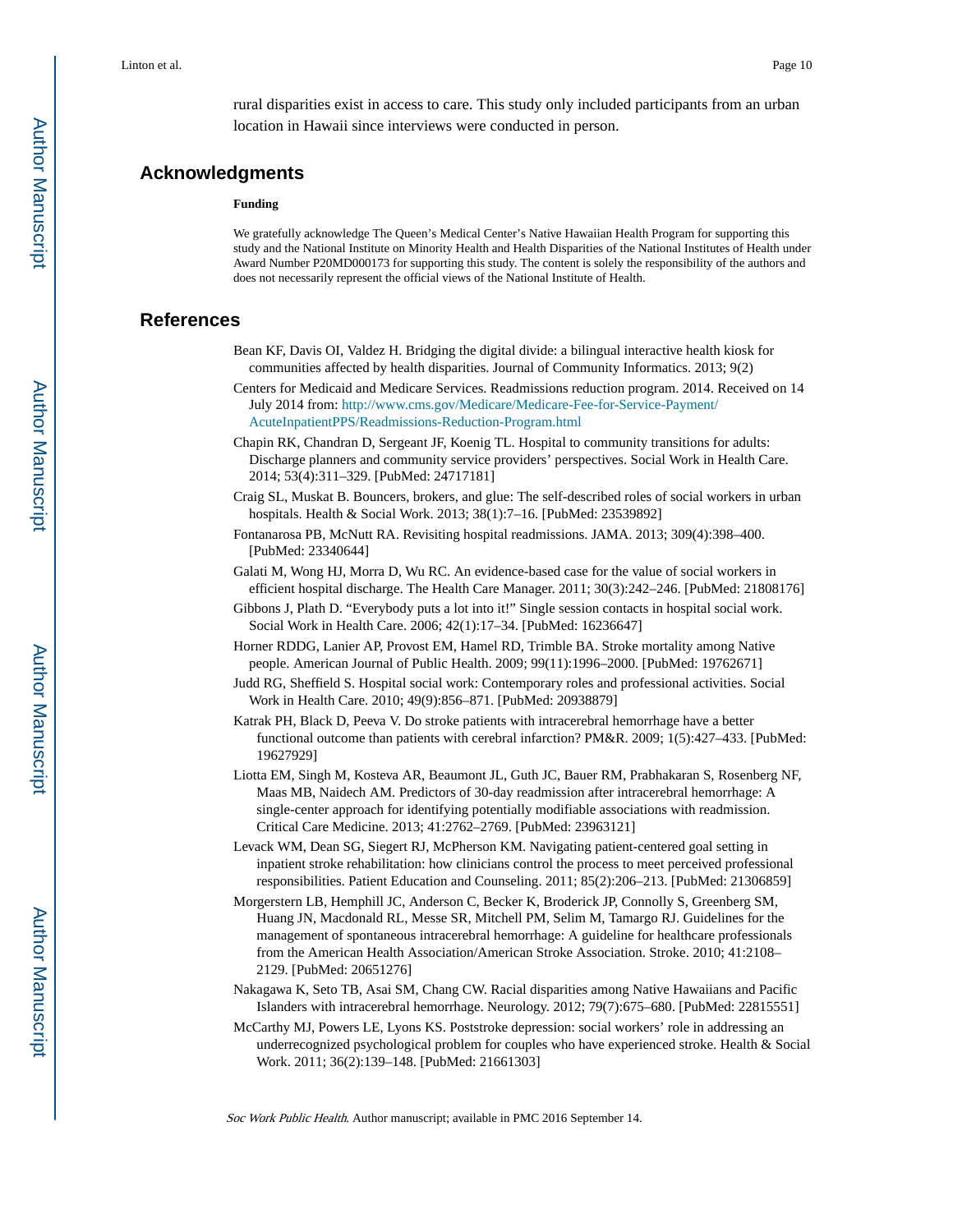- Orwin, RG. Evaluating coding decisions. In: Cooper, H.; Hedges, LV., editors. The Handbook of Research Synthesis. New York, NY: Russell Sage Foundation; 1994. p. 139-162.
- Padgett, DK. Qualitative methods in social work research. Thousand Oaks, CA: Sage Publications; 2008.

Patient Protection and Affordable Care Act. 2010:318–319.Pub. L. No. 111–148, §2702, 124 Stat. 119

- Perrin PB, Heesacker M, Uthe CE, Rittman MR. Caregiver mental health and racial/ethnic disparities in stroke: Implications for culturally sensitive interventions. Rehabilitation Psychology. 2010; 55(4):372. [PubMed: 21171796]
- Peterson KJ. Shared decision making in health care settings: A role of social work. Social Work in Health Care. 2012; 51(10):894–908. [PubMed: 23151285]
- Reckrey JM, Gettenburg G, Ross H, Kopke V, Soriano T, Ornstein K. The critical role of social workers in home-based primary care. Social Work in Health Care. 2014; 53(4):330–343. [PubMed: 24717182]
- Rehman MF, Siddiqui MS. Readmission After Intracerebral Hemorrhage: Can We Really Predict the Future? Critical care medicine. 2013; 41(12):2830–2831. [PubMed: 24275399]
- Reisch M. The challenges of health care reform for hospital social work in the United States. Social Work in Health Care. 2012; 51(10):873–893. [PubMed: 23151284]
- Shyu YIL, Chen MC, Chen ST, Wang HP, Shao JH. A family caregiver-oriented discharge planning program for older stroke patients and their family caregivers. Journal of Clinical Nursing. 2008; 17(18):2497–2508. [PubMed: 18705725]
- Spitzer WJ, Davidson KW, Allen G. Future trends in health and health care: Implications for social work practice in an aging society. Social Work in Health Care. 2013; 52(10):959–986. [PubMed: 24255978]
- Tsivgoulis G, Putaala J, Sharma VK, Balucani C, Martin-Schild S, Giannopoulos S, Batala L, Krogias C, Palazzo P, Shahripour RB, Arvaniti C, Barlinn K, Stribian D, Haapaniemi E, Flamouridou M, Vadikolias K, Heliopoulos I, Vournvourakis K, Triantafyllou N, Azarpazhooh MR, Athanasiadis D, Kosimidou M, Katsanos A, Vasdekis SN, Stefanis E, Piperiodou C, Tatlisumak T, Alexandrov AV. Racial disparities in early mortality in 1,134 young patients with acute stroke. Neurological Sciences. 2014; 35(1):1–9.